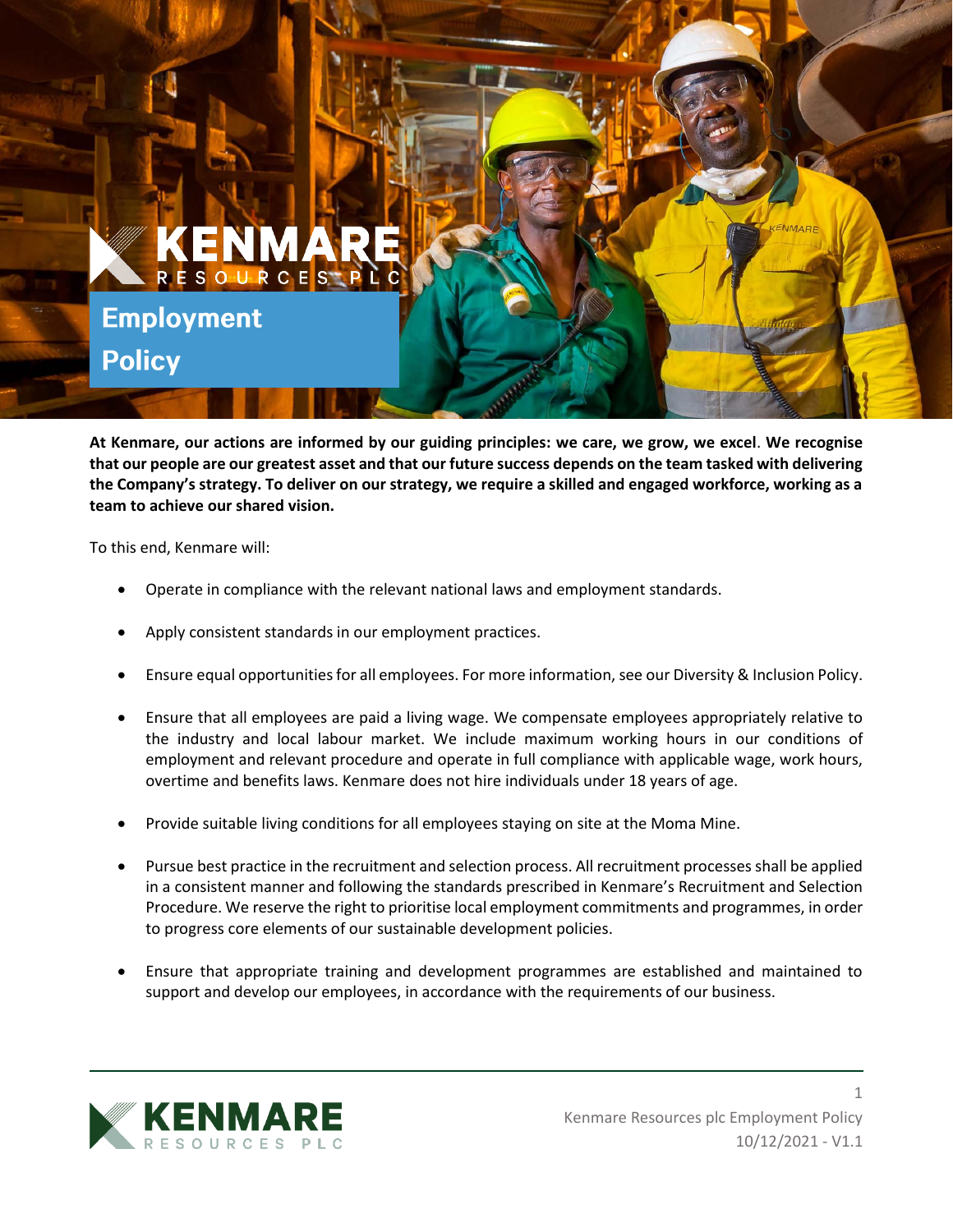- Ensure that new employees participate in an orientation process, including reviewing Kenmare's relevant policies and procedures.
- Expect all workplace conduct to be professional and free of bias and harassment. We prohibit and will act on harassment in the workplace in any form.
- Apply proportionate sanctions in response to disciplinary matters and use disciplinary methods to improve performance, where required. Kenmare applies a consistent and fully documented disciplinary process and corporal punishment is prohibited.
- Respect freedom of association and the right to collective bargaining. For more information please see our Freedom of Association Policy.
- Provide opportunities for employees to have formal input into matters that affect them through workplace groups, meetings and labour representation.

Kenmare will ensure that employees understand and adhere to this Employment Policy.

The Employment Policy is implemented by the Executive Committee and site leadership. The Sustainability Committee, and more widely the Board of Directors, has responsibility for overseeing Group-wide compliance with the Employment Policy.

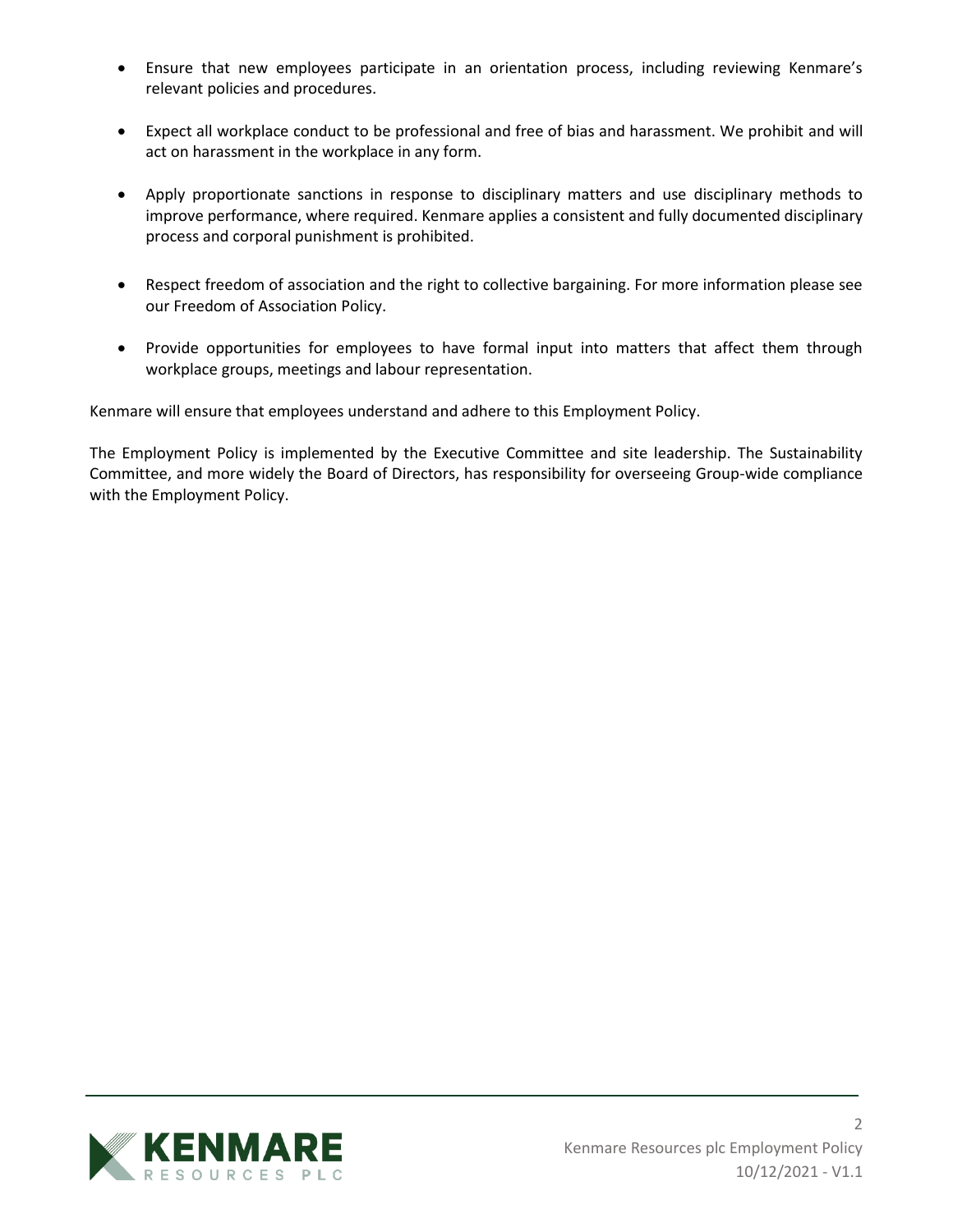This policy was reviewed and approved by the Board of Kenmare Resources plc and is signed by Michael Carvill, Managing Director on behalf of the Board of Kenmare Resources plc.

## **Michael Carvill**

Managing Director 10 December 2021

## **About Kenmare and scope of policy**

Kenmare is an established mining company operating the Moma Titanium Minerals Mine on the north-east coast of Mozambique. This Policy covers the Mine, our Mozambican offices in Nampula and Maputo and our head office in Dublin, Ireland.

We are one of the world's largest producers of mineral sands products, key raw materials ultimately consumed in everyday "quality-of-life" items such as paints, plastics, and ceramic tiles. We mine titanium-rich sands, mainly using dredges that float in artificial ponds, removing 3-5% of ore mined, and separate it into its constituent minerals. We then progressively rehabilitate the mined land before it is handed back to the local community. Once the minerals are separated, we transport our final products to ocean-going vessels from our dedicated port facility.